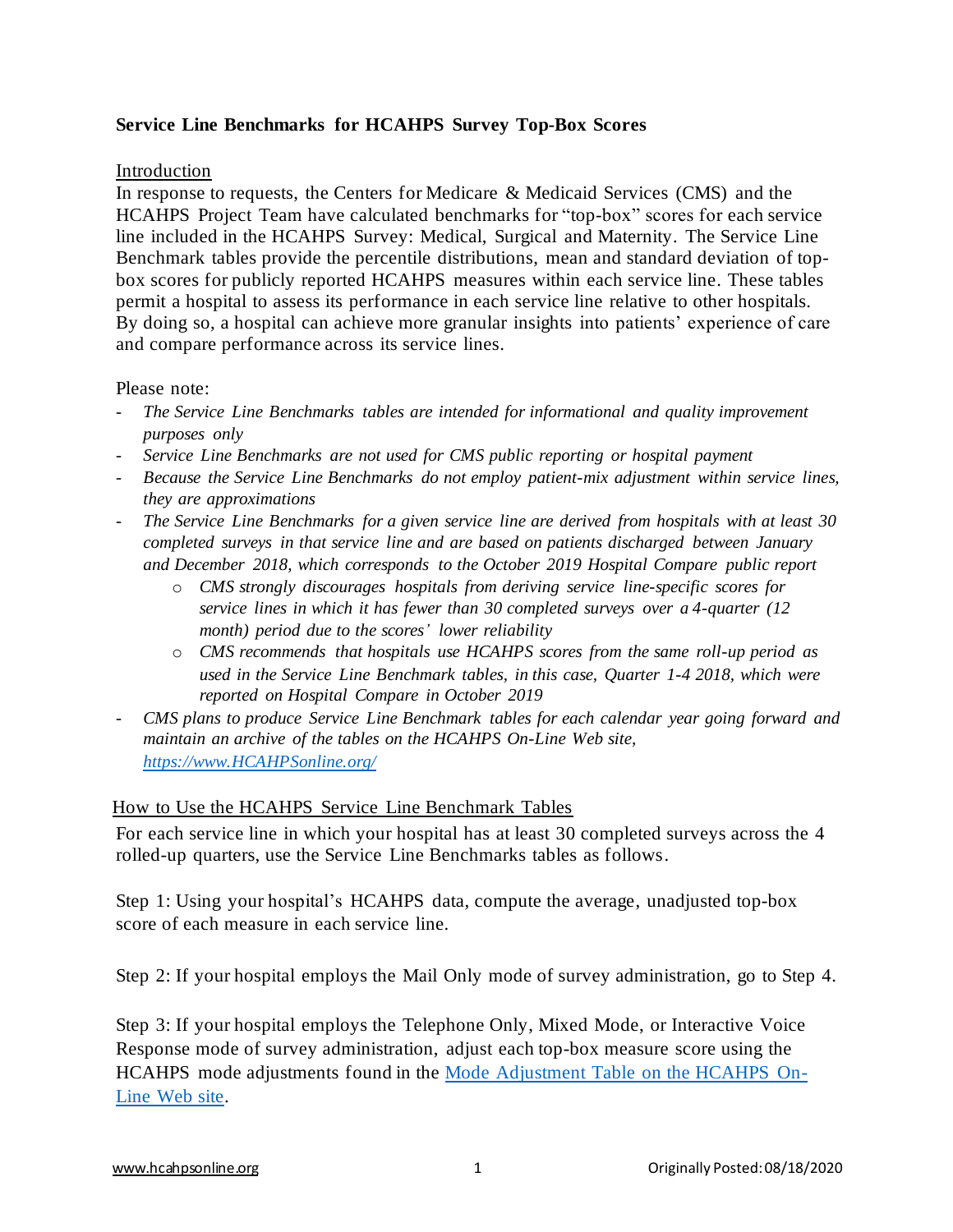Step 4: For each measure within a service line, locate your score among the national percentiles listed in the Service Line Benchmark tables below. This shows how your performance compares to other hospitals in that service line. Please note that your score may fall between these percentiles, e.g., between the 50<sup>th</sup> and 75<sup>th</sup> percentile.

|                              |      |         | Percentile      |                  |                  |      |      |      |      |
|------------------------------|------|---------|-----------------|------------------|------------------|------|------|------|------|
| Measure                      | Mean | Std Dev | 5 <sup>th</sup> | 10 <sub>th</sub> | 25 <sup>th</sup> | 50th | 75th | 90th | 95th |
| Communication<br>with Nurses | 84.6 | 5.6     | 75              | 78               | 81               | 85   | 89   | 92   | 93   |
| Communication with Doctors   | 89.3 | 4.5     | 81              | 83               | 87               | 90   | 92   | 95   | 96   |
| Staff Responsiveness         | 80.5 | 7.8     | 67              | 71               | 76               | 81   | 86   | 90   | 93   |
| Communication about Medicine | 76.4 | 7.5     | 64              | 67               | 72               | 76   | 81   | 86   | 89   |
| Cleanliness of Hospital Env. | 73.6 | 8.9     | 58              | 62               | 68               | 74   | 80   | 85   | 88   |
| Quietness of Hospital Env.   | 75.2 | 9.1     | 60              | 63               | 70               | 76   | 81   | 86   | 90   |
| Discharge Information        | 89.6 | 4.4     | 82              | 84               | 87               | 90   | 93   | 95   | 96   |
| Care Transition              | 64.6 | 9.3     | 47              | 53               | 59               | 65   | 71   | 75   | 78   |
| Recommend the Hospital       | 78.4 | 9.8     | 60              | 66               | 73               | 80   | 85   | 90   | 92   |
| <b>Hospital Rating</b>       | 73.5 | 9.7     | 56              | 61               | 68               | 75   | 80   | 85   | 88   |

**2018 Maternity Service Line Benchmarks (N=2,036 Hospitals)**

#### **2018 Medical Service Line Benchmarks (N=3,868 Hospitals)**

|                               |      |         | Percentile |      |                  |      |      |      |      |
|-------------------------------|------|---------|------------|------|------------------|------|------|------|------|
| Measure                       | Mean | Std Dev | 5th        | 10th | 25 <sup>th</sup> | 50th | 75th | 90th | 95th |
| with Nurses<br>Communication  | 78.7 | 5.3     | 70         | 72   | 76               | 79   | 82   | 85   | 87   |
| Communication<br>with Doctors | 77.6 | 5.9     | 69         | 71   | 74               | 77   | 81   | 85   | 88   |
| Staff Responsiveness          | 65.6 | 9.3     | 51         | 55   | 59               | 65   | 72   | 78   | 82   |
| Communication about Medicine  | 62.4 | 7.4     | 52         | 54   | 58               | 62   | 67   | 72   | 76   |
| Cleanliness of Hospital Env.  | 73.4 | 8.4     | 61         | 63   | 68               | 73   | 79   | 85   | 88   |
| Quietness of Hospital Env.    | 57.7 | 10.5    | 41         | 44   | 51               | 57   | 65   | 72   | 75   |
| Discharge Information         | 84.6 | 4.4     | 77         | 79   | 82               | 85   | 87   | 90   | 91   |
| Care Transition               | 49.0 | 6.8     | 38         | 41   | 45               | 49   | 53   | 57   | 60   |
| Recommend the Hospital        | 68.8 | 10.0    | 51         | 56   | 62               | 69   | 76   | 81   | 84   |
| <b>Hospital Rating</b>        | 70.2 | 8.8     | 56         | 59   | 65               | 70   | 76   | 81   | 84   |

#### **2018 Surgical Service Line Benchmarks (N=2,985 Hospitals)**

|                               |      |         | Percentile |      |                  |      |      |      |      |
|-------------------------------|------|---------|------------|------|------------------|------|------|------|------|
| Measure                       | Mean | Std Dev | 5th        | 10th | 25 <sup>th</sup> | 50th | 75th | 90th | 95th |
| Communication<br>with Nurses  | 81.8 | 5.5     | 73         | 75   | 78               | 82   | 85   | 89   | 91   |
| Communication<br>with Doctors | 85.6 | 4.8     | 77         | 80   | 83               | 86   | 89   | 92   | 93   |
| Staff Responsiveness          | 70.6 | 8.9     | 57         | 60   | 65               | 70   | 76   | 83   | 86   |
| Communication about Medicine  | 67.5 | 6.7     | 57         | 60   | 63               | 67   | 71   | 76   | 79   |
| Cleanliness of Hospital Env.  | 76.0 | 7.6     | 64         | 67   | 71               | 76   | 81   | 86   | 89   |
| Quietness of Hospital Env.    | 59.9 | 11.1    | 42         | 46   | 52               | 60   | 67   | 74   | 79   |
| Discharge Information         | 91.4 | 3.9     | 85         | 87   | 89               | 92   | 94   | 96   | 97   |
| Care Transition               | 57.6 | 7.6     | 45         | 49   | 53               | 58   | 62   | 67   | 71   |
| Recommend the Hospital        | 76.1 | 9.8     | 59         | 63   | 70               | 77   | 83   | 88   | 91   |
| Hospital Rating               | 76.4 | 8.7     | 61         | 65   | 71               | 77   | 82   | 87   | 91   |

*Note: The Service Line Benchmarks are derived from hospitals with at least 30 completed surveys in each service line and are based on patients discharged between January and December 2018.*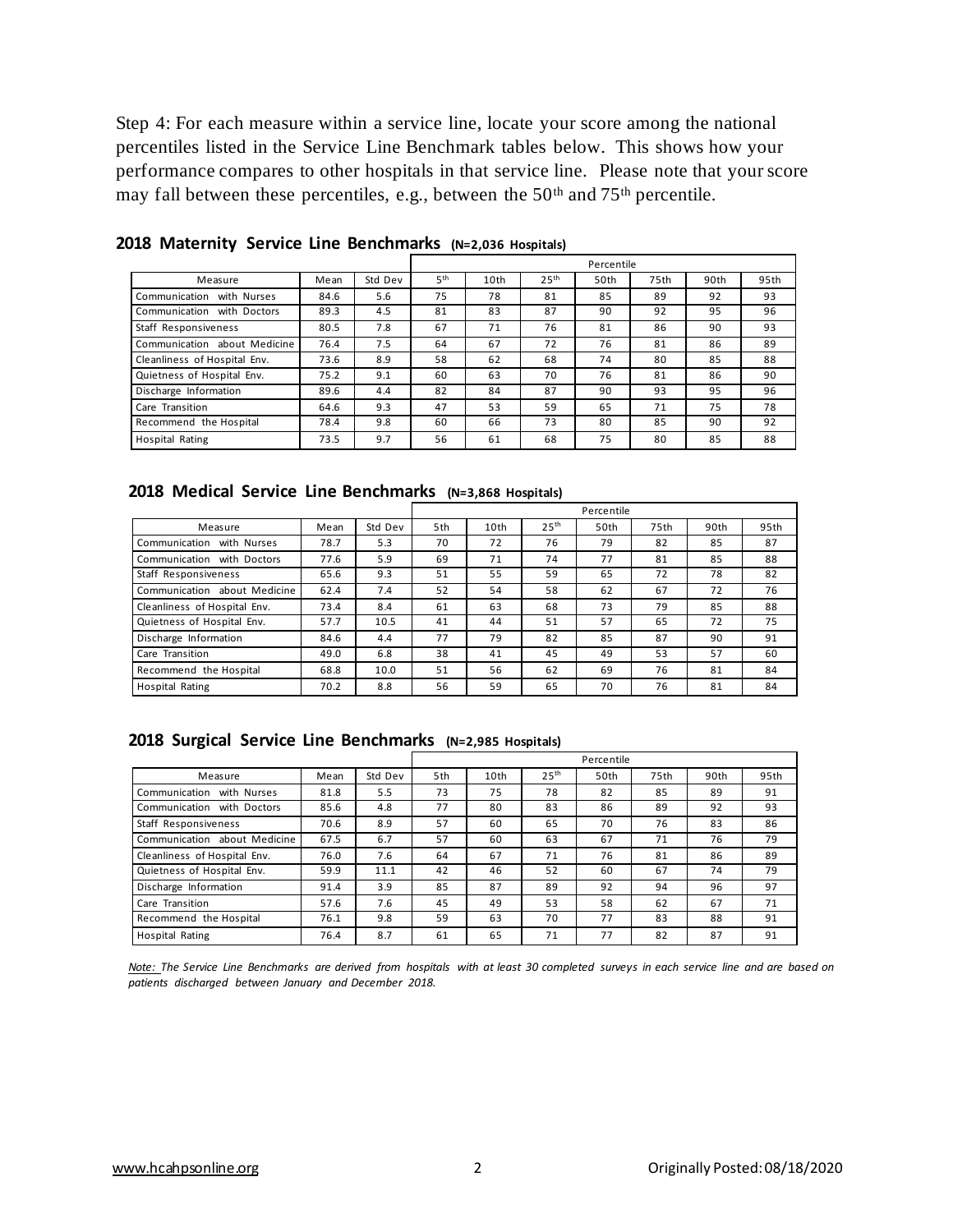# Example 1

Hospital A, which uses **Mail Only** mode, has 50 completed surveys across 4 quarters in the Maternity service line. For these 50 cases in the Maternity service line, the mean topbox score is 85 for the Communication with Nurses measure. Using the Maternity Service Line Benchmarks table, Hospital A finds that "85" falls at the 50<sup>th</sup> Percentile column for this measure. This means that Hospital A is doing better than 50% of hospitals in the Maternity service line on this measure.

Hospital A has 58 completed surveys across 4 quarters in the Medical service line. Breaking out its scores by service lines, it sees that it has a top-box score of 85 for Communication with Nurses in the Medical service line. Using the Medical Service Line Benchmarks table, Hospital A finds that "85" falls at the 90<sup>th</sup> Percentile. This means that Hospital A is doing better than 90% of hospitals in the Medical service line on the Communication with Nurses measure.

Hospital A has only 19 completed surveys across 4 quarters in the Surgical service line. Due to the low reliability of scores based that on fewer than 30 completed surveys, Hospital A does not calculate its measure scores in the Surgical service line.

In sum, Hospital A learned that, even though it has a top-box score of 85 in both the Maternity and Medical service lines, in the Maternity service line it is doing better than 50% of hospitals, while in the Medical service line it is doing better than 90%.

# Example 2

Hospital B, which uses **Telephone Only** mode, has 105 completed surveys across 4 quarters in the Maternity service line. For these 105 cases in the Maternity service line, the mean unadjusted top-box score is 92 for the Communication with Nurses measure. Because Hospital B uses the Telephone Only mode, it applies the top-box Communication with Nurses mode adjustment of -4.2 (see Step 3 above). This results in a mode-adjusted top-box score of 87.8 for Communication with Nurses measure. Using the Maternity Service Line Benchmarks table, Hospital B finds that "87.8" falls between the 50th and 75th Percentile columns for this measure. This means that Hospital B exceeds the performance of 50%-75% of hospitals in the Maternity service line on this measure.

Hospital B, which uses the Telephone Only mode, has 200 completed surveys across 4 quarters in the Medical service line. For these 200 cases in the Medical service line, the mean unadjusted top-box score is 92 for the Communication with Nurses measure. Because Hospital B uses the Telephone Only mode, it applies the top-box Communication with Nurses mode adjustment of -4.2, which results in a mode-adjusted top-box score of 87.8 for this measure. Using the Medical Service Line Benchmarks table, Hospital B finds that "87.8" is above the  $95<sup>th</sup>$  percentile for this measure. This means that Hospital B exceeds the performance of more than 95% of hospitals in the Medical service line on this measure.

Hospital B, which uses Telephone Only mode, has 150 completed surveys across 4 quarters in the Surgical service line. For these 150 cases in the Surgical service line, the